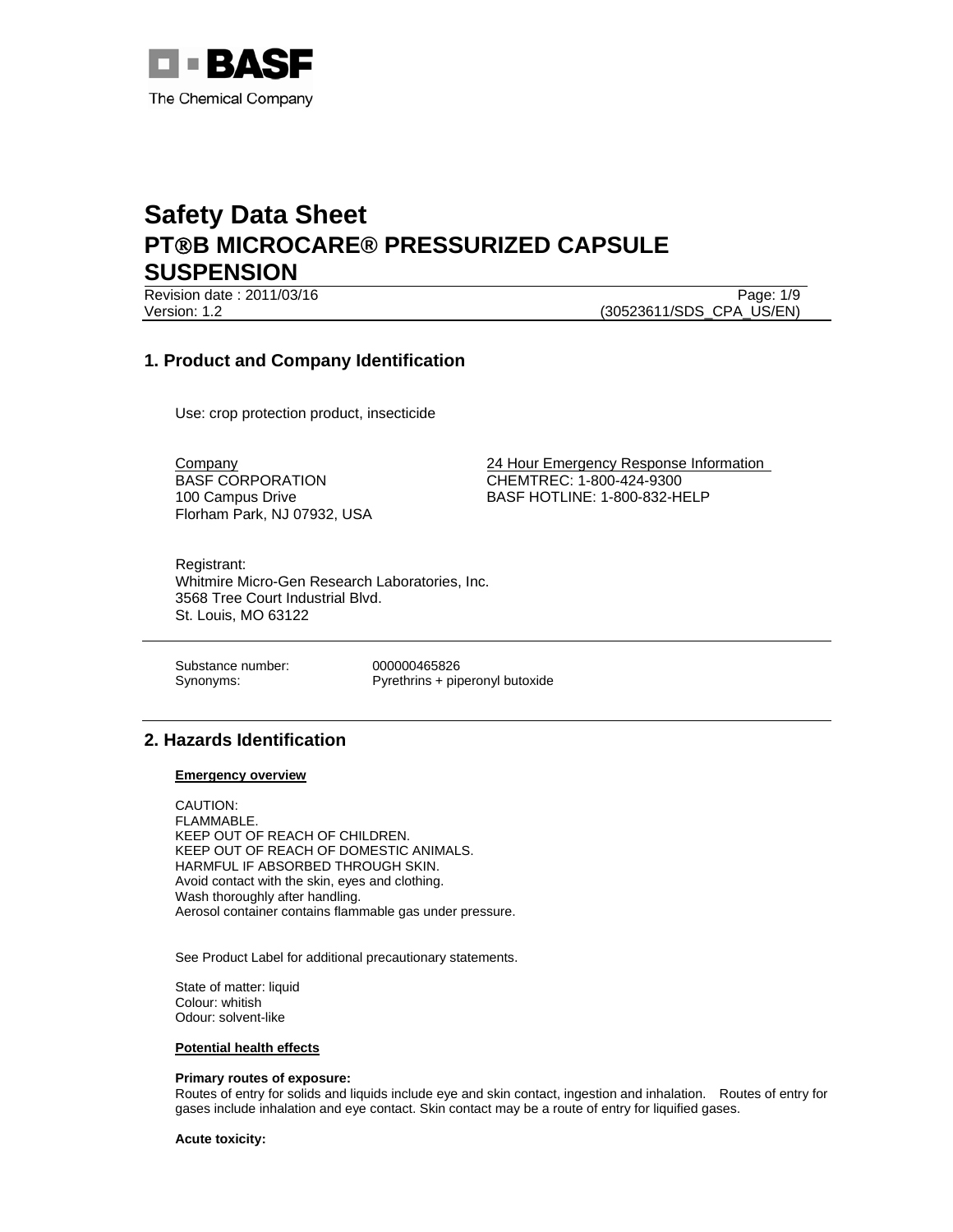Revision date : 2011/03/16 Page: 2/9 Version: 1.2 (30523611/SDS\_CPA\_US/EN)

Relatively nontoxic after single ingestion. Relatively nontoxic after short-term skin contact. Relatively nontoxic after short-term inhalation.

#### **Irritation / corrosion:**

May cause moderate irritation to the skin. May cause slight but temporary irritation to the eyes.

#### **Sensitization:**

Skin sensitizing effects were not observed in animal studies.

#### **Signs and symptoms of overexposure:**

Vomiting may cause aspiration pneumonia due to the ingredients.

### **3. Composition / Information on Ingredients**

| <b>CAS Number</b> | Content (W/W)         | <b>Chemical name</b>                         |
|-------------------|-----------------------|----------------------------------------------|
| 8003-34-7         | $\%$<br>$\leq$ 3.0    | pyrethrum                                    |
| $51-03-6$         | %<br>$\leq$ 3.0       | Piperonyl butoxide                           |
| 64742-47-8        | $\leq$ 25.0 %         | Distillates (petroleum), hydrotreated light; |
| 106-97-8          | %<br>$\epsilon = 9.0$ | n-Butane                                     |
| 74-98-6           | $\leq$ 9.0 %          | propane                                      |
|                   | $>= 50.0 %$           | Proprietary ingredients                      |

### **4. First-Aid Measures**

#### **General advice:**

First aid providers should wear personal protective equipment to prevent exposure. Remove contaminated clothing. Move person to fresh air. If person is not breathing, call 911 or ambulance, then give artificial respiration, preferably mouth-to-mouth if possible. Call a poison control center or physician for treatment advice. Have the product container or label with you when calling a poison control center or doctor or going for treatment.

#### **If inhaled:**

Remove the affected individual into fresh air and keep the person calm.

#### **If on skin:**

Rinse skin immediately with plenty of water for 15 - 20 minutes.

#### **If in eyes:**

Hold eyes open and rinse slowly and gently with water for 15 to 20 minutes. Remove contact lenses, if present, after first 5 minutes, then continue rinsing.

#### **If swallowed:**

Never induce vomiting or give anything by mouth if the victim is unconscious or having convulsions. Do not induce vomiting. Do not give solids or liquids.

#### **Note to physician**

Treatment: Treat according to symptoms (decontamination, vital functions), no known specific antidote. Aspiration of this product during induced emesis can result in lung injury. If evacuation of stomach contents is considered necessary, use method least likely to cause aspiration, such as gastric lavage after endotracheal intubation.

### **5. Fire-Fighting Measures**

| Flammability of Aerosol | > 18 in      |
|-------------------------|--------------|
| Products:               | no flashback |

(ASTM D 3065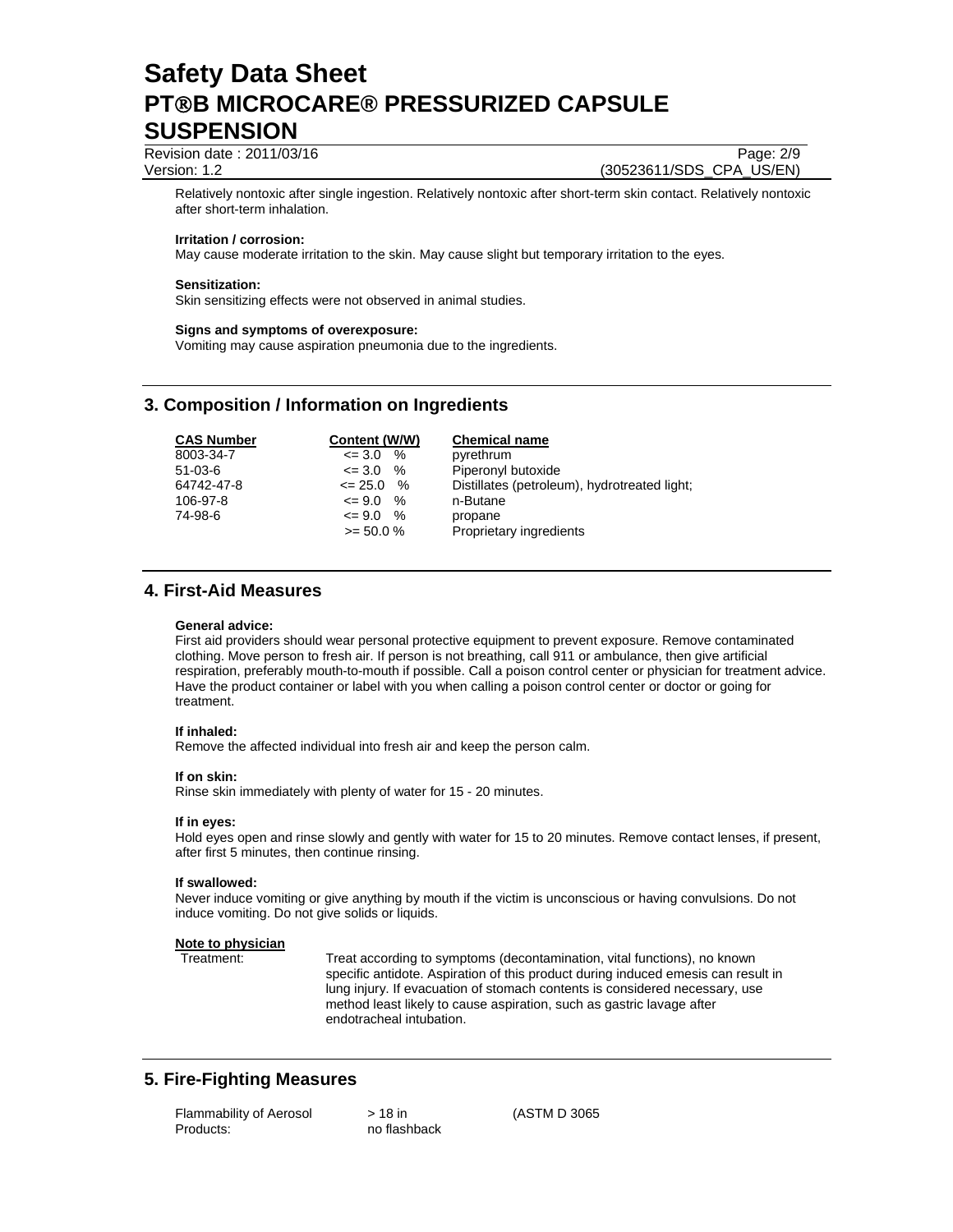Revision date : 2011/03/16 Page: 3/9

Version: 1.2 (30523611/SDS\_CPA\_US/EN)

NFPA 30B flammability:

Level 1 Aerosol

Self-ignition temperature: not self-igniting

#### **Suitable extinguishing media:**

water spray, carbon dioxide, foam, dry powder

#### **Unsuitable extinguishing media for safety reasons:**  water jet

**Hazards during fire-fighting:**  carbon monoxide, carbon dioxide, nitrogen oxides The substances/groups of substances mentioned can be released in case of fire.

#### **Protective equipment for fire-fighting:**

Firefighters should be equipped with self-contained breathing apparatus and turn-out gear.

#### **Further information:**

Evacuate area of all unnecessary personnel. Contain contaminated water/firefighting water. Do not allow to enter drains or waterways.

## **6. Accidental release measures**

#### **Personal precautions:**

Take appropriate protective measures. Clear area. Shut off source of leak only under safe conditions. Extinguish sources of ignition nearby and downwind. Ensure adequate ventilation. Wear suitable personal protective clothing and equipment.

#### **Environmental precautions:**

Do not discharge into the subsoil/soil. Do not discharge into drains/surface waters/groundwater. Contain contaminated water/firefighting water. A spill of or in excess of the reportable quantity requires notification to state, local and national emergency authorities. This product is regulated by CERCLA ('Superfund').

#### **Cleanup:**

Dike spillage. Pick up with suitable absorbent material. Spilled substance/product should be recovered and applied according to label rates whenever possible. If application of spilled substance/product is not possible, then spills should be contained, solidified, and placed in suitable containers for disposal. After decontamination, spill area can be washed with water. Collect wash water for approved disposal.

## **7. Handling and Storage**

#### **Handling**

#### **General advice:**

RECOMMENDATIONS ARE FOR MANUFACTURING, COMMERCIAL BLENDING, AND PACKAGING WORKERS. PESTICIDE APPLICATORS & WORKERS must refer to the Product Label and Directions for Use attached to the product. Provide good ventilation of working area (local exhaust ventilation if necessary). Keep away from sources of ignition - No smoking. Keep container tightly sealed. Protect against heat. Handle and open container with care. Do not open until ready to use. Once container is opened, content should be used as soon as possible. Provide means for controlling leaks and spills. Follow label warnings even after container is emptied. The substance/ product may be handled only by appropriately trained personnel. Avoid all direct contact with the substance/product. Avoid contact with the skin, eyes and clothing. Avoid inhalation of dusts/mists/vapours. Wear suitable personal protective clothing and equipment.

#### **Protection against fire and explosion:**

Aerosol container contains flammable gas under pressure. The relevant fire protection measures should be noted. Fire extinguishers should be kept handy. Avoid all sources of ignition: heat, sparks, open flame. Avoid extreme heat. Ground all transfer equipment properly to prevent electrostatic discharge. Electrostatic discharge may cause ignition.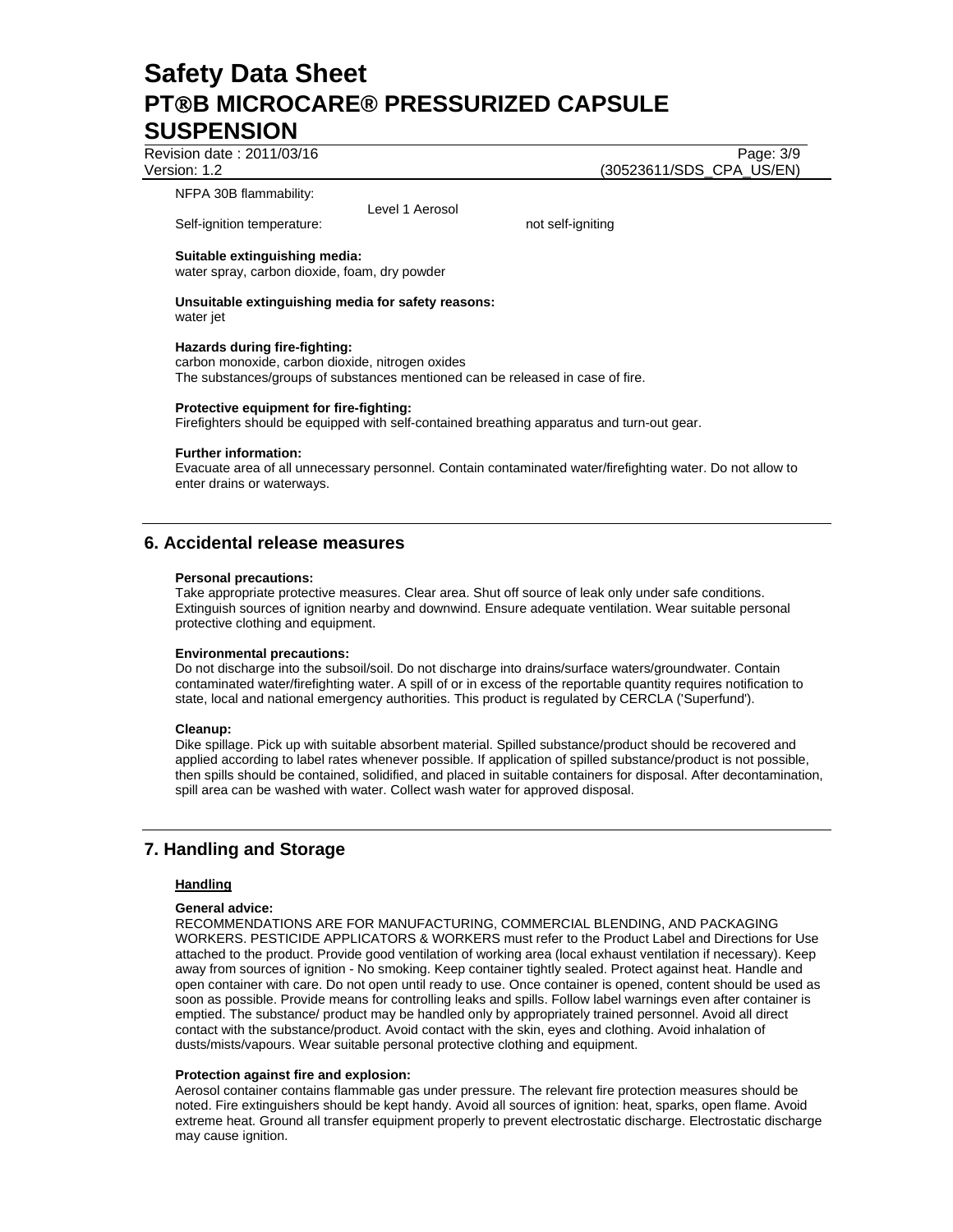Revision date : 2011/03/16 Page: 4/9

Version: 1.2 (30523611/SDS\_CPA\_US/EN)

#### **Storage**

#### **General advice:**

Protect containers from physical damage. Store in a cool, dry, well-ventilated area. Avoid all sources of ignition: heat, sparks, open flame.

#### **Storage incompatibility:**

General advice: Segregate from incompatible substances. Segregate from foods and animal feeds. Segregate from textiles and similar materials.

#### **Storage stability:**

 May be kept indefinitely if stored properly. If an expiry date is mentioned on the packaging/label this takes priority over the statements on storage duration in this safety data sheet.

#### **Temperature tolerance**

Protect from temperatures above: 130 °F Explosive at or above indicated temperature.

## **8. Exposure Controls and Personal Protection**

**Users of a pesticidal product should refer to the product label for personal protective equipment requirements.** 

#### **Components with workplace control parameters**

| propane  | <b>OSHA</b><br>ACGIH | PEL 1,000 ppm 1,800 mg/m3 :<br>TWA value $1,000$ ppm : |  |  |
|----------|----------------------|--------------------------------------------------------|--|--|
| n-Butane |                      |                                                        |  |  |
|          | ACGIH                | TWA value $1,000$ ppm :                                |  |  |

#### **Advice on system design:**

Whenever possible, engineering controls should be used to minimize the need for personal protective equipment.

#### **Personal protective equipment**

#### **RECOMMENDATIONS FOR MANUFACTURING, COMMERCIAL BLENDING, AND PACKAGING WORKERS:**

#### **Respiratory protection:**

Wear respiratory protection if ventilation is inadequate. Wear a NIOSH-certified (or equivalent) organic vapour/particulate respirator. For situations where the airborne concentrations may exceed the level for which an air purifying respirator is effective, or where the levels are unknown or Immediately Dangerous to Life or Health (IDLH), use NIOSH-certified full facepiece pressure demand self-contained breathing apparatus (SCBA) or a full facepiece pressure demand supplied-air respirator (SAR) with escape provisions.

#### **Hand protection:**

Chemical resistant protective gloves, Protective glove selection must be based on the user's assessment of the workplace hazards.

#### **Eye protection:**

Safety glasses with side-shields. Tightly fitting safety goggles (chemical goggles). Wear face shield if splashing hazard exists.

#### **Body protection:**

Body protection must be chosen depending on activity and possible exposure, e.g. head protection, apron, protective boots, chemical-protection suit.

#### **General safety and hygiene measures:**

RECOMMENDATIONS FOR MANUFACTURING, COMMERCIAL BLENDING, AND PACKAGING WORKERS Wear long sleeved work shirt and long work pants in addition to other stated personal protective equipment.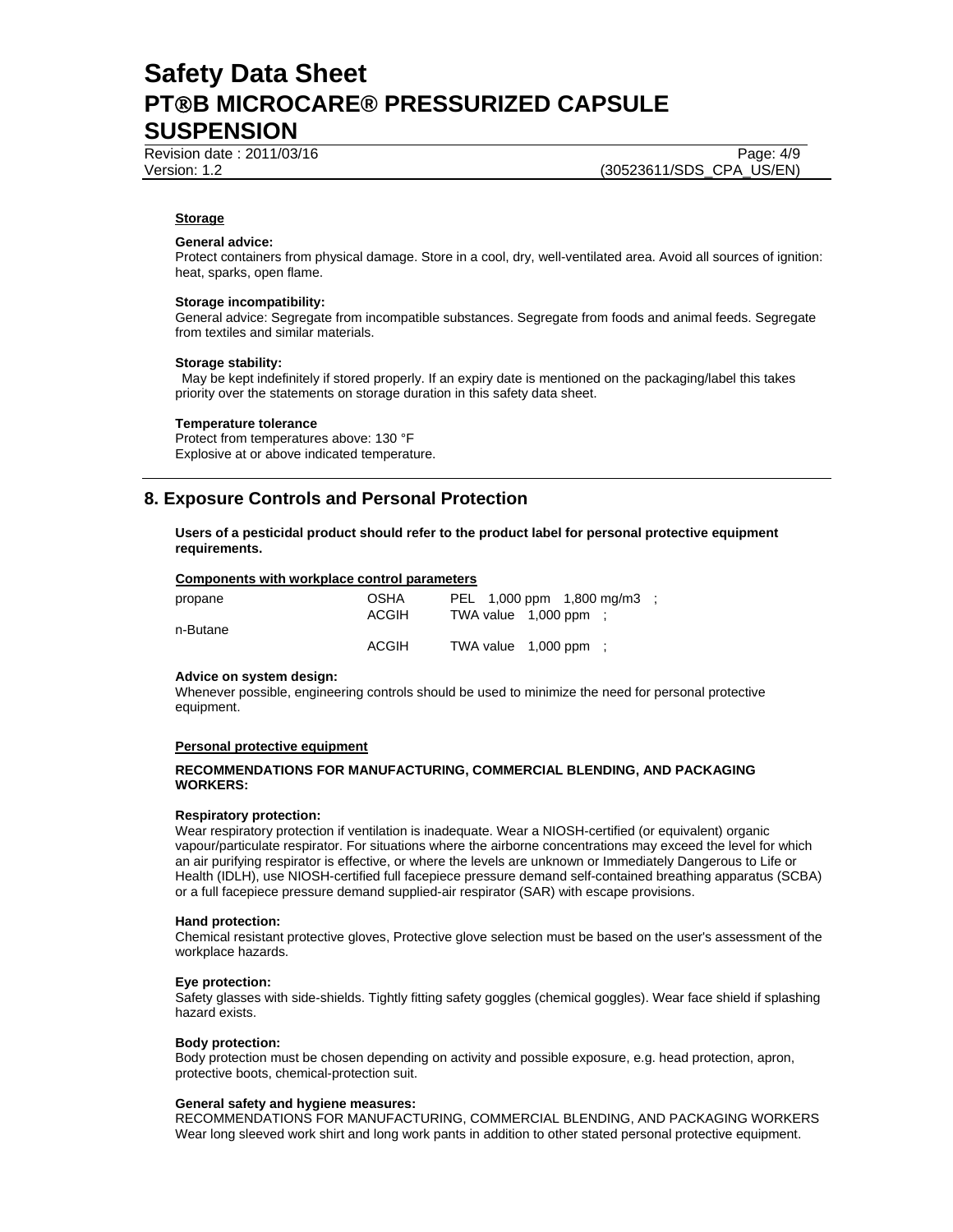Revision date : 2011/03/16 Page: 5/9

Version: 1.2 (30523611/SDS\_CPA\_US/EN)

Work place should be equipped with a shower and an eye wash. Handle in accordance with good industrial hygiene and safety practice. Personal protective equipment should be decontaminated prior to reuse. Gloves must be inspected regularly and prior to each use. Replace if necessary (e.g. pinhole leaks). Take off immediately all contaminated clothing. Store work clothing separately. Hands and/or face should be washed before breaks and at the end of the shift. No eating, drinking, smoking or tobacco use at the place of work. Keep away from food, drink and animal feeding stuffs.

## **9. Physical and Chemical Properties**

| Form:<br>Odour:      | liquid, aerosol<br>solvent-like |         |
|----------------------|---------------------------------|---------|
| Colour:<br>pH value: | whitish<br>approx. 6.5          |         |
| Vapour pressure:     | 70 psia                         | (20 °C) |
| Density:             | approx. $0.9$ g/cm $3$          | (20 °C) |

## **10. Stability and Reactivity**

#### **Conditions to avoid:**

Avoid all sources of ignition: heat, sparks, open flame. Avoid extreme temperatures. Avoid prolonged exposure to extreme heat. Avoid contamination. Avoid electro-static discharge.

#### **Substances to avoid:**

No substances known that should be avoided.

#### **Hazardous reactions:**

The product is chemically stable.

#### **Decomposition products:**

No hazardous decomposition products if stored and handled as prescribed/indicated., Prolonged thermal loading can result in products of degradation being given off.

#### **Thermal decomposition:**

Possible thermal decomposition products: carbon monoxide, carbon dioxide, halogenated hydrocarbons Stable at ambient temperature. If product is heated above decomposition temperature toxic vapours may be released. To avoid thermal decomposition, do not overheat.

#### **Corrosion to metals:**

Corrosive effects to metal are not anticipated.

### **11. Toxicological information**

#### **Acute toxicity**

#### **Oral:** Type of value: LD50 Species: rat (male/female) Value: > 5,000 mg/kg

**Inhalation:** 

Type of value: LC50 Species: rat (male/female) Value:  $> 2.16$  mg/l Exposure time: 4 h

#### **Dermal:**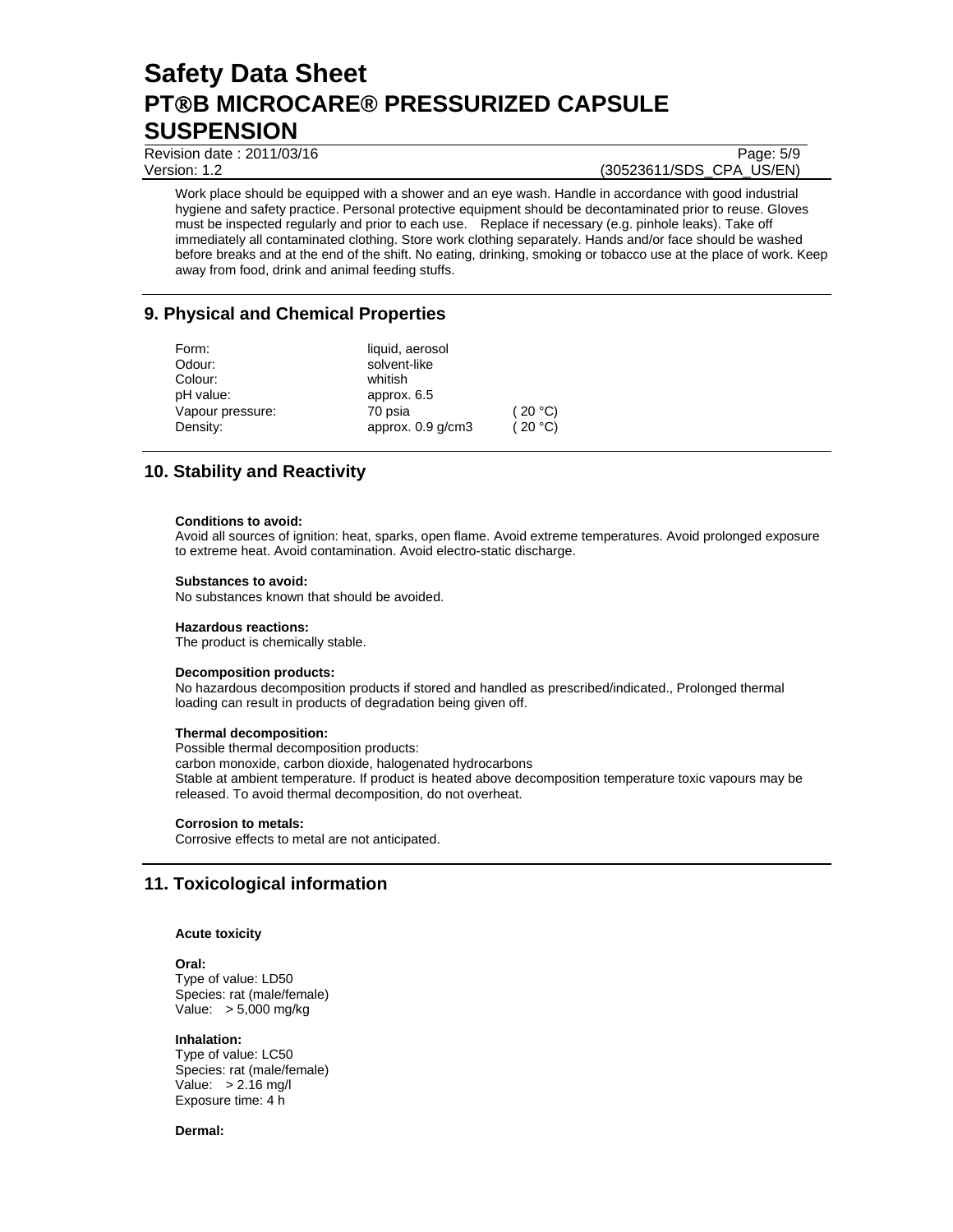Revision date : 2011/03/16 Page: 6/9

Version: 1.2 (30523611/SDS\_CPA\_US/EN)

Type of value: LD50 Species: rat (male/female) Value: > 5,000 mg/kg

#### **Irritation / corrosion**

*Information on: Distillates (petroleum), hydrotreated light Assessment of irritating effects: May cause slight irritation to the skin. May cause slight irritation to the eyes.*  ----------------------------------

#### **Skin:**

Species: rabbit Result: moderately irritating

**Eye:** Species: rabbit Result: Minimally irritating.

#### **Genetic toxicity**

*Information on: pyrethrum No mutagenic effects reported.* 

*Information on: Piperonyl butoxide Results from a number of mutagenicity studies with microorganisms and mammalian cell culture are available. Taking into account all of the information, there is no indication that the substance is mutagenic.* 

*Information on: Distillates (petroleum), hydrotreated light In the majority of tests performed (bacteria/microorganisms/cell cultures) a mutagenic effect was not found. A mutagenic effect was also not observed in in-vivo assays. Literature data.*  ----------------------------------

#### **Carcinogenicity**

*Information on: pyrethrum Not Likely to Be Carcinogenic to Humans. Information on: Piperonyl butoxide The US EPA has classified this substance with the rating of 'C', possible human carcinogen.*  ----------------------------------

#### **Reproductive toxicity**

*Information on: pyrethrum No reproductive toxic effects reported. Information on: Piperonyl butoxide No reproductive toxic effects reported.*  ----------------------------------

#### **Development:**

*Information on: pyrethrum No indications of a developmental toxic / teratogenic effect were seen in animal studies. Information on: Piperonyl butoxide No indications of a developmental toxic / teratogenic effect were seen in animal studies. Information on: Distillates (petroleum), hydrotreated light No indications of a developmental toxic / teratogenic effect were seen in animal studies. Literature data.*  ----------------------------------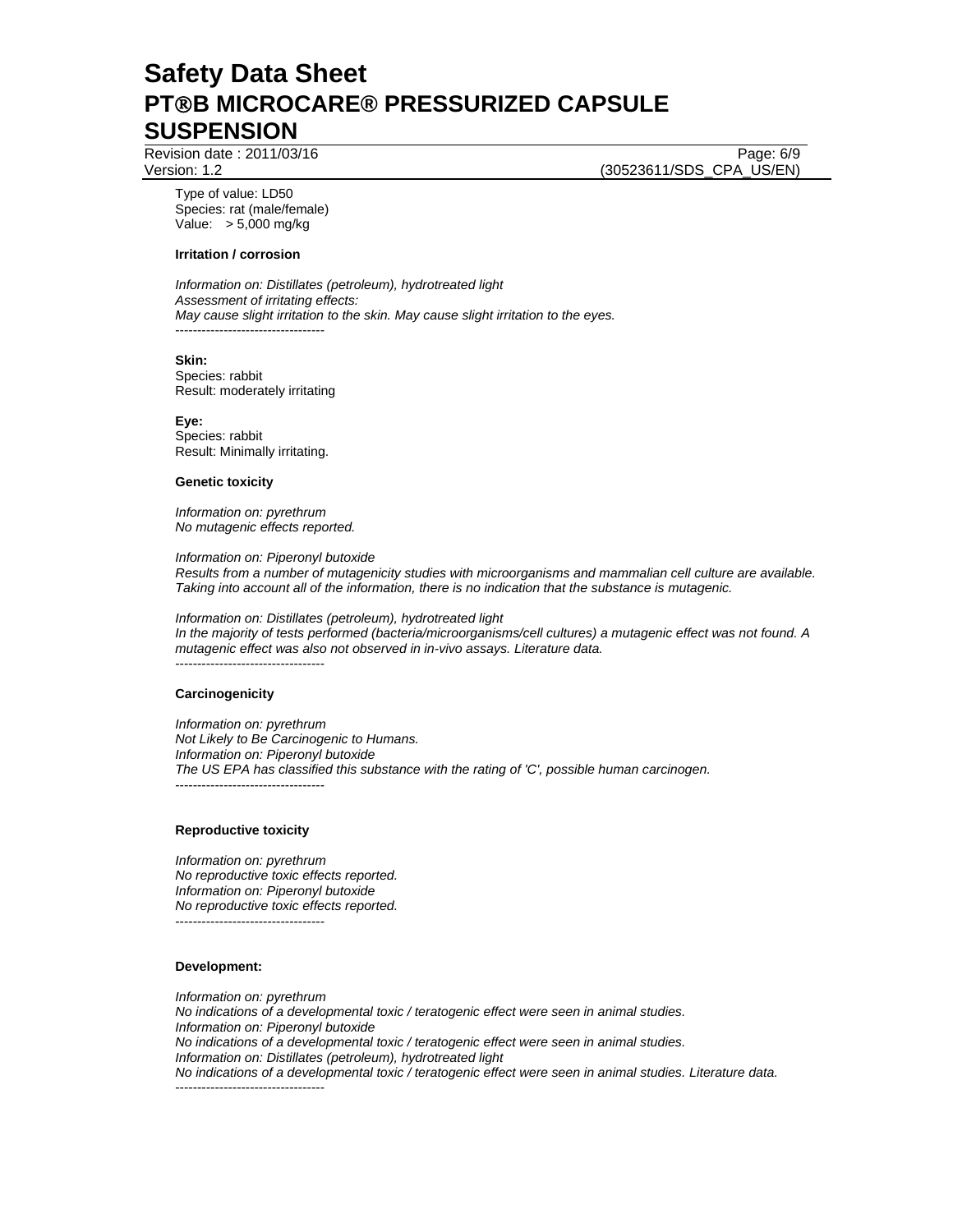Revision date : 2011/03/16 Page: 7/9

Version: 1.2 (30523611/SDS\_CPA\_US/EN)

### **12. Ecological Information**

#### **Fish**

*Information on: Pyrethrins* 

*Information on: Piperonyl butoxide Acute: other Oncorhynchus mykiss/LC50 (96 h): 6.12 mg/l* 

*Information on: Distillates (petroleum), hydrotreated light Acute: Brachydanio rerio/LC50 (96 h): 7.3 mg/l The product has not been tested. The statement has been derived from products of a similar structure or composition. Literature data.*  ----------------------------------

#### **Aquatic invertebrates**

*Information on: pyrethrum Acute: Daphnia magna/EC50 (48 h): 0.0116 mg/l* 

*Information on: Piperonyl butoxide Acute: other Daphnia magna/EC50 (48 h): 0.51 mg/l* 

*Information on: Distillates (petroleum), hydrotreated light Acute: Daphnia magna/EL50 (48 h): 1.4 - 21 mg/l The product has not been tested. The statement has been derived from products of a similar structure or composition. Literature data.*  .<br>------------------------------

#### **Aquatic plants**

*Information on: Distillates (petroleum), hydrotreated light Toxicity to aquatic plants: algae/EC50 (72 h): 3.7 - 8.3 mg/l Literature data.* 

*Information on: Piperonyl butoxide Toxicity to aquatic plants: other green algae/EC50:*  ----------------------------------

#### **Degradability / Persistence Biological / Abiological Degradation**

*Information on: Distillates (petroleum), hydrotreated light;* 

*Information on: Piperonyl butoxide Evaluation: Evaluation:* 

### **13. Disposal considerations**

#### **Waste disposal of substance:**

Pesticide wastes are regulated. Improper disposal of excess pesticide, spray mix or rinsate is a violation of federal law. If pesticide wastes cannot be disposed of according to label instructions, contact the State Pesticide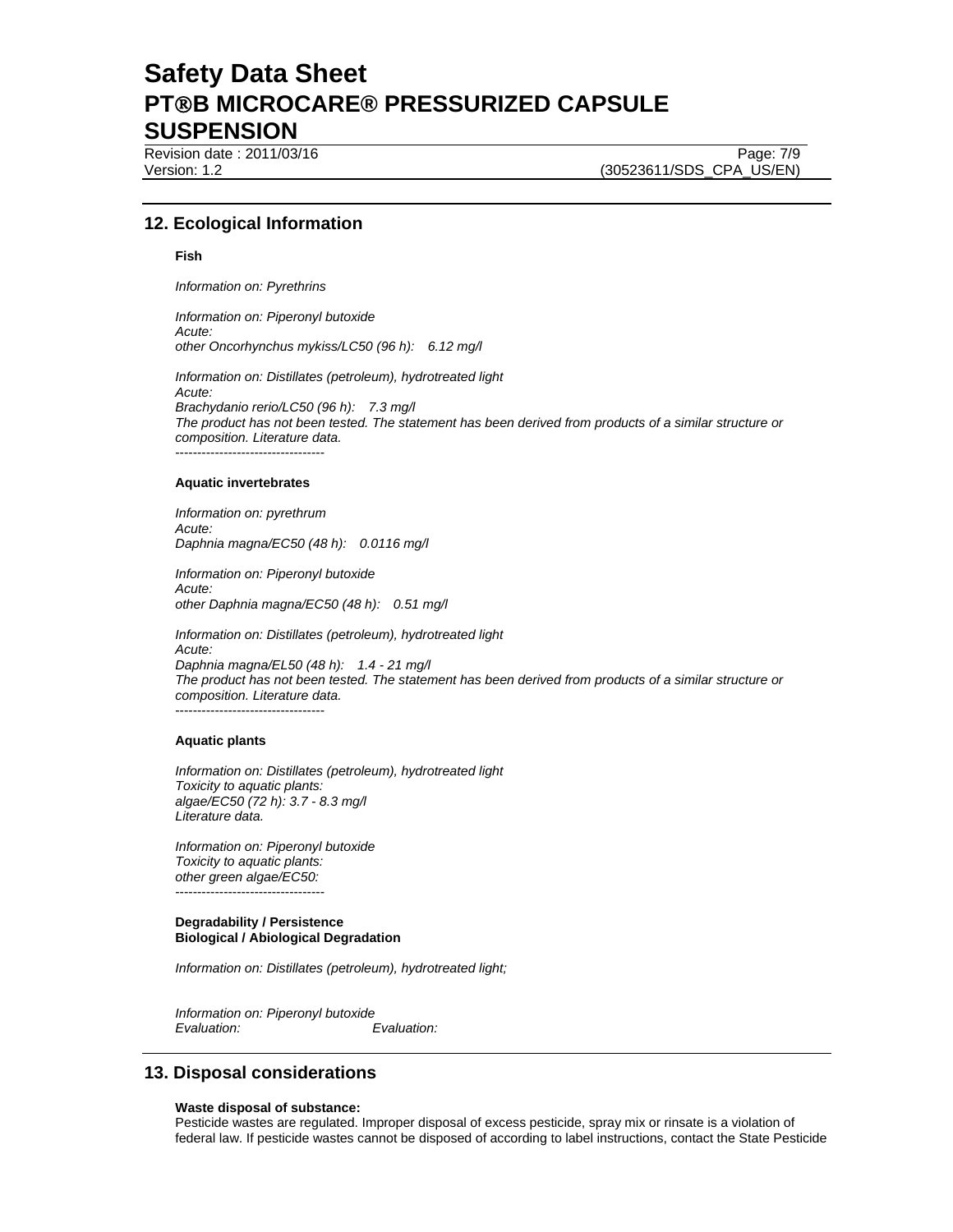Revision date : 2011/03/16 Page: 8/9

Version: 1.2 (30523611/SDS\_CPA\_US/EN)

or Environmental Control Agency or the Hazardous Waste representative at the nearest EPA Regional Office for guidance.

## **Container disposal:**

Do not cut, puncture, crush, or incinerate empty aerosol containers. Consult state or local disposal authorities for approved alternative procedures such as container recycling. Empty aerosol cans may meet the definition of RCRA D003. Consult local and/or regional EPA for further guidance.

## **14. Transport Information**

Reference Bill of Lading

## **15. Regulatory Information**

### **Federal Regulations**

| <b>Registration status:</b><br>Chemical | TSCA. US | blocked / not listed                                         |
|-----------------------------------------|----------|--------------------------------------------------------------|
| Crop Protection                         | TSCA. US | released / exempt                                            |
| OSHA hazard category:                   |          | Chronic target organ effects reported: ACGIH TLV established |

**EPCRA 311/312 (Hazard categories):** Acute; Chronic

**EPCRA 313: CAS Number Chemical name** 51-03-6 Piperonylbutoxide

8003-34-7 Pyrethrins

**CERCLA RQ CAS Number**<br>1 LBS 8003-34-7 Pyrethrins

### **State regulations**

| <b>State RTK</b> |  |
|------------------|--|
| MA, NJ, PA       |  |
| MA. PA           |  |
| MA. NJ. PA       |  |

106-97-8 n-Butane 74-98-6 propane

**CAS Number**<br>64742-47-8 **Chemical name**<br>Distillates (petrole Distillates (petroleum), hydrotreated light;

## **16. Other Information**

## **Refer to product label for EPA registration number.**

Recommended use: insecticide

We support worldwide Responsible Care® initiatives. We value the health and safety of our employees, customers, suppliers and neighbors, and the protection of the environment. Our commitment to Responsible Care is integral to conducting our business and operating our facilities in a safe and environmentally responsible fashion, supporting our customers and suppliers in ensuring the safe and environmentally sound handling of our products, and minimizing the impact of our operations on society and the environment during production, storage, transport, use and disposal of our products.